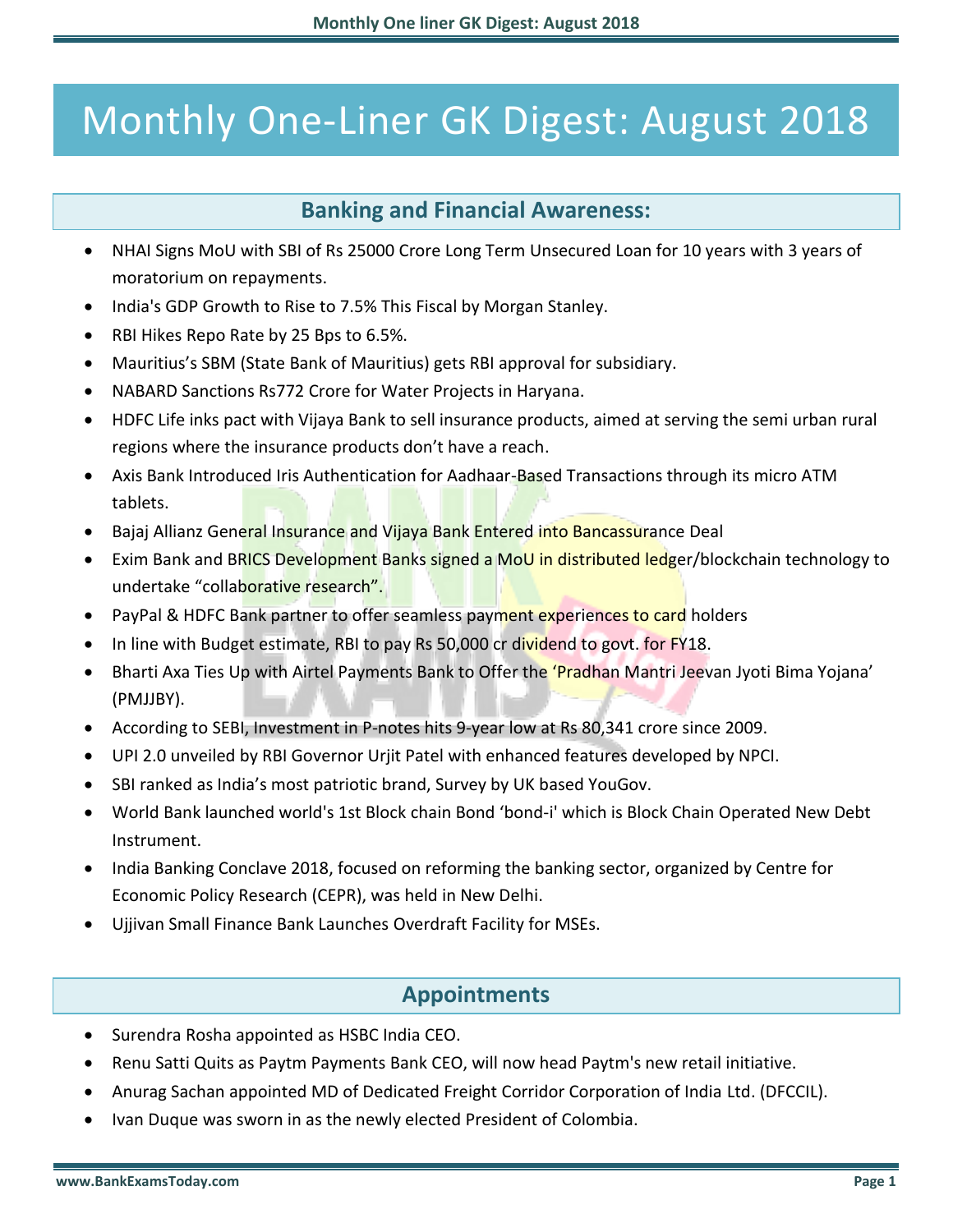- Emmerson Mnangagwa Wins Zimbabwe's 1st Post-Mugabe Election.
- Justice Rajendra Menon was sworn in as the new Chief Justice of the Delhi High Court.
- Chile's Michelle Bachelet will be the next UN Human Rights Chief.
- Harivansh Narayan Singh was elected the Rajya Sabha Deputy Chairman.
- Nikhil Nanda Appointed as Chairman and MD of Escorts.
- Ajay Data, 1st Indian to Become Member in Internet Corporation for Assigned Names and Numbers (ICANN).
- Imran Khan, the chairman of Pakistan Tehreek-e-Insaf (PTI), Becomes the 22nd Prime Minister of Pakistan.
- Ibrahim Boubacar Keita Re-Elected as Mali President
- K S Srinivas Appointed as Chairman of Marine Products Export Development Authority.
- Former RBI Deputy Governor SS Mundra appointed Independent Director of Indiabulls Housing Finance.
- Madhya Pardesh Governor, Anandiben Patel takes oath as Governor of Chhattisgarh.
- **D Bala Venkatesh Varma has been appointed as the Ambassador to Russia.**
- Treasurer Scott Morrison has been elected the new Prime Minister of Australia.
- **G. Satheesh Reddy Appointed as New DRDO Chairman.**
- U K Varma Appointed Assocham Secretary General.
- The National Green Tribunal (NGT) has appointed Justice SJ Vazifdar as Chairman of Panel to Decide Vedanta's Plea.
- Arun Jaitley Resumes Charge as Finance and Corporate Affairs Minister.
- SS Mundra Appointed Independent Director of Indiabulls Housing Finance.

# **Obituary**

- Veteran Bengali Writer Ramapada Chowdhury Passes Away.
- Former FTII director John Sankaramangalam passes away.
- Nobel Prize-winning British Author V S Naipaul Passes Away.
- Australian Professional Golfer Jarrod Lyle Passes Away.
- Congress leader Rajinder Kumar Dhawan passes away.
- Former The Hindu BusinessLine journalist, Mony K. Mathew, passes away.
- Former Tamilnadu CM and leader of DMK Mr.M Karunanidhi Passed away.
- Former Indian Prime Minister, Atal Bihari Vajpayee, passed away.
- Chhattisgarh Governor Balramji Dass Tandon, passed away
- Former member of Lok Sabha, Chennupati Vidya passed away.
- Former UN secretary general Kofi Annan, passed away.
- US singer Aretha Franklin passed away.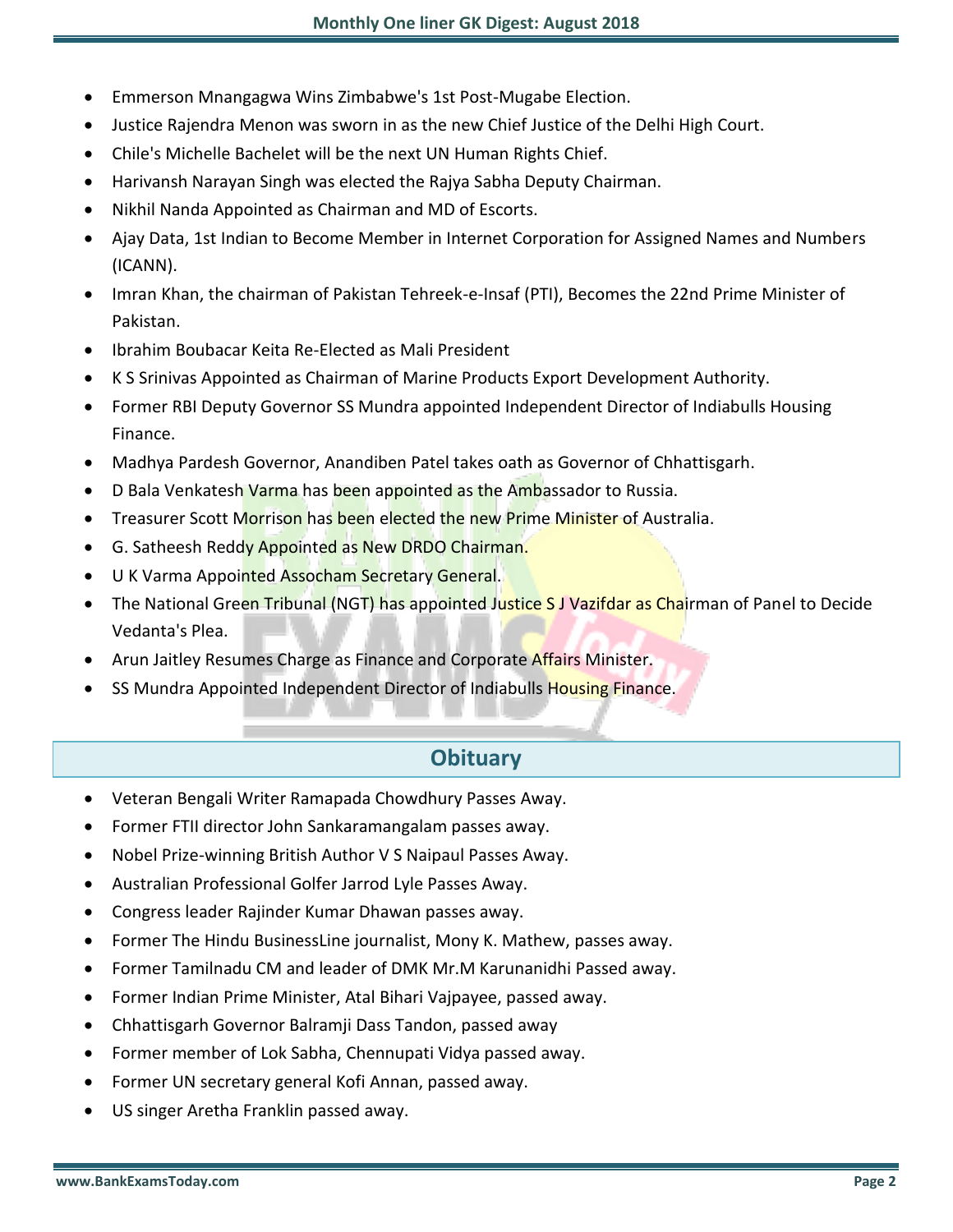- Former Indian cricket captain Ajit Wadekar, passed away.
- Asian Games gold medallist Hakam Singh passes away.
- US Senator John McCain Passes Away.
- Veteran Journalist Kuldip Nayar Passes Away.
- Israeli Journalist and Peace Activist Uri Avnery Passes Away.

# **Honors, Awards and Ranks**

- Mathematician Akshay Venkatesh Wins Prestigious Fields Medal, known as the Nobel prize for math.
- Mohun Bagan 'Ratna', the highest honour of Mohun Bagan club was awarded to former India international Pradip Chowdhury.
- The INFRA Icon Award in the 'Global Energy' category Oil and Natural Gas Corporation (ONGC).
- India has ranked 96th to break into the top 100 of the United Nation's E-Government Development Index (EGDI) 2018.
- Oscar-winning director Ang Lee to Be Honoured by Directors Guild of America (DGA).
- Smitha V. Crishna Tops List of India's Wealthiest Women.
- EIU Releases Global Liveability Index 2018: Vienna Tops, Delhi Stands 112th.
- According to Forbes, Actress Scarlett Johansson has emerged as the world's highest paid female actress.
- Global cultural organisation Asia Society honoured PepsiCo's CEO Indra Nooyi with the Game Changer of the Year award.
- General Dalbir Singh Suhag Awarded US 'Legion of Merit' 2018.
- According to "List of Highest Paid Female Athletes 2018" by Forbes, Serena Williams was the highest paid female athlete in 2018.

## **MOU's, Agreement and Summits**

- Health Ministry Signs MoU with Ministry of Electronics and Information Technology to provide information and eligibility validation services to beneficiaries, especially in remote areas.
- India and Germany signed an agreement on financial and technical cooperation.
- Invest India and UAE Ministry Sign MoU for Technological Cooperation which will generate an estimated USD 20 billion.
- Unified Commanders' Conference 2018 starts in New Delhi.
- To foster greater collaboration and knowledge-sharing among the think tanks, 1st Nepal-India Think Tank Summit Begins in Kathmandu.
- 2-Day Indo-US Military Cooperation Meeting Begins in New Delhi.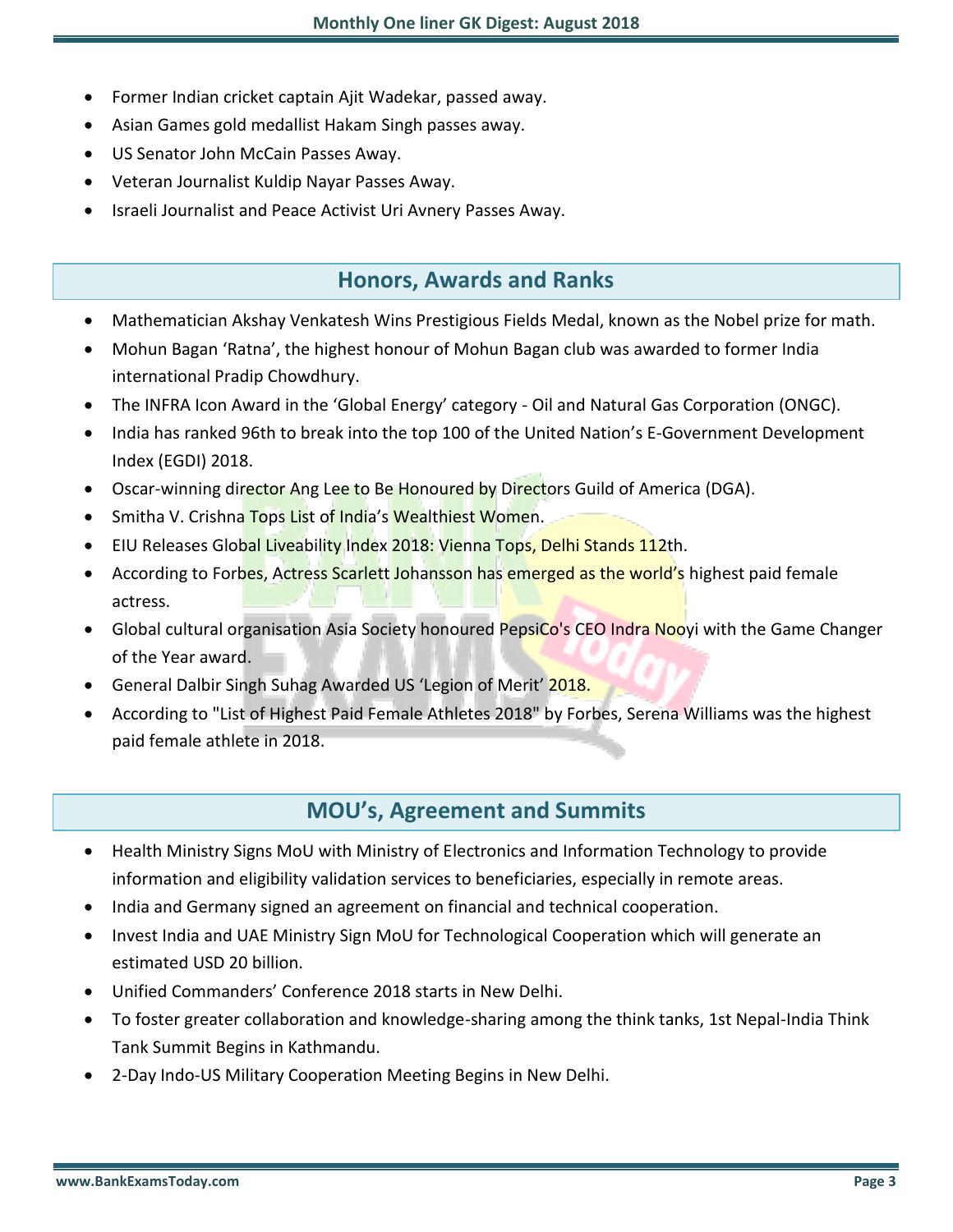- Senior Official's special meeting of the Bay of Bengal Initiatives for Multi-Sectoral, Technical and Economic Cooperation (BIMSTEC) was held in Kathmandu. theme - theme "Towards a peaceful, Prosperous and Sustainable Bay of Bengal Region".
- Shanghai Cooperation Organization (SCO) Peace Mission 2018 To Be Conducted in Russia.
- To promote Medicinal and Aromatic Plants (MAPs) forest produced for livelihood development of tribal people, Tribal Cooperative Marketing Development Federation of India Ltd. (TRIFED) & National Medicinal Plants Board (NMPB), signed an MoU.
- The 'One District One Product' Summit inaugurated by The President of India in Lucknow, Uttar Pradesh.
- The 3rd India-Nepal Coordination meeting was started in New Delhi.
- 11th World Hindi Conference started in Port Louis, Mauritius.
- 24th World Congress of Philosophy (WCP) was held in Beijing, China, organized by the International Federation of Philosophical Societies, and Peking University.
- To realize cooperation and collaboration in broadcasting and content sharing, Prasar Bharati and Mizzima Media Group of Myanmar signed an MoU.
- To boost bilateral trade between India and Singapore, signed the Second Protocol amending the Comprehensive Economic Cooperation Agreement in New Delhi.
- 8th meeting of India-Kenya Joint Trade Committee was held in Nairobi, Kenya.

#### **Important Dates**

- World Day Against Trafficking in Persons: 30 July
- National Handloom Day: 7 August.
- World Biofuel Day: 10 August.
- International Day of the World's Indigenous Peoples: 9 August. theme was 'Indigenous peoples' migration and movement'.
- August 19 World Humanitarian Day 2018, theme is: #NotATarget.
- August 19 World photography day.

#### **Important News – World**

- World's First Intertidal Art Gallery Opened in Maldives.
- Israel has opened a Visa Application Centre in Kolkata for West Bengal and the north-eastern states' tourists.
- Japan has overtaken China as the world's number two stock market, as per Bloomberg report.
- Nepal-India Literature Festival 2018 Begins for strengthening Indo-Nepal ties in Birgunj inaugurated by Chief Minister of Province 2 Mohammad Lalbabu Raut.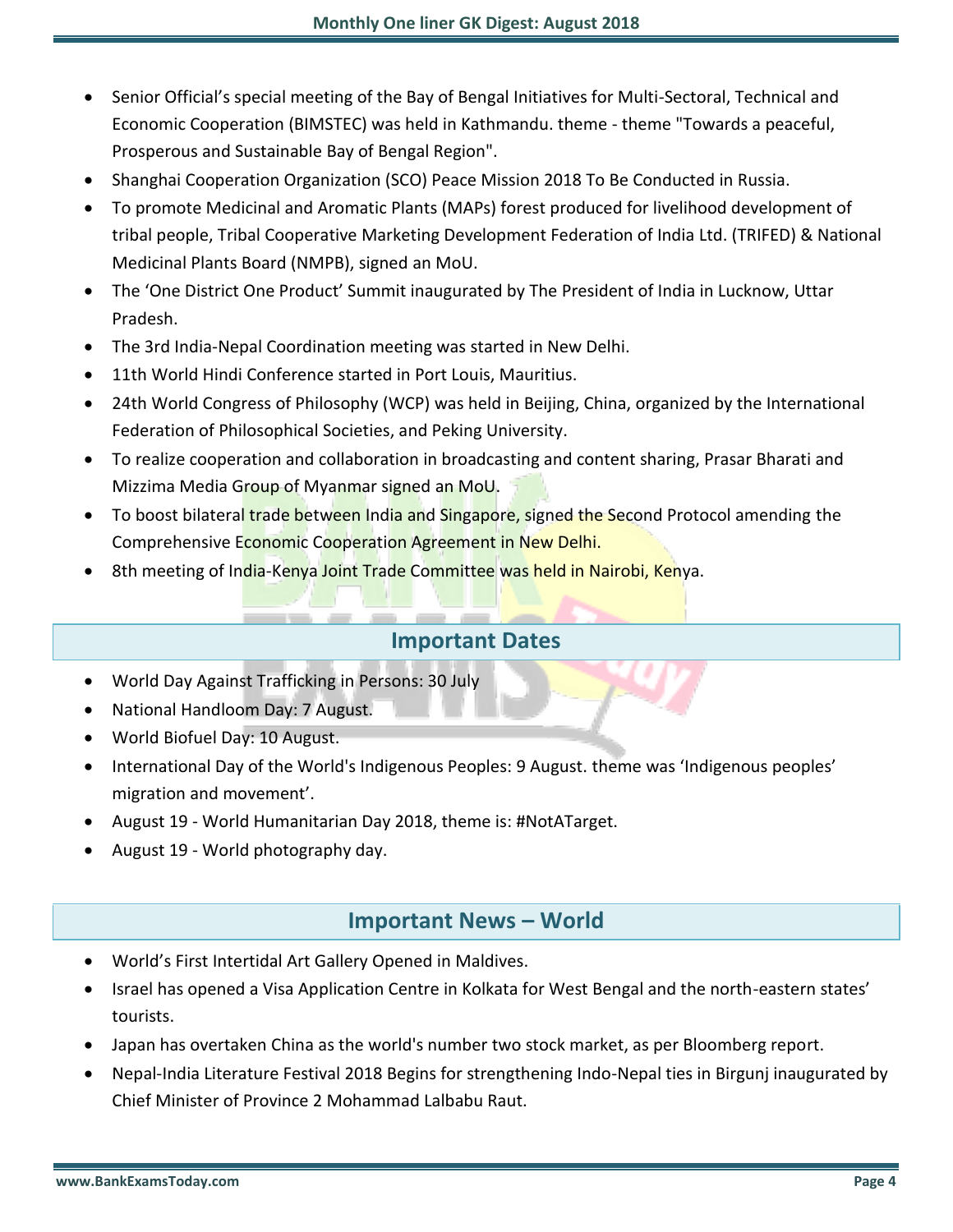- Iran unveiled its first domestic fighter jet named 'KOWSAR' which is a fourth-generation fighter shown at the National Defence Industry exhibition in Tehran.
- 'Panini Language Laboratory' inaugurated by External Affairs Minister Sushma Swaraj, at Mahatma Gandhi Institute (MGI) at Port Louis in Mauritius.

# **Important News- India**

- AIBD India has been elected as the President of the Asia-Pacific Institute for Broadcasting Development (AIBD) for two years.
- To create awareness about Intellectual Property Rights (IPRs), Commerce and Industry Minister Suresh Prabhu launched logo and tagline for Geographical Indications (GI)
- GI tag: Invaluable Treasures of Incredible India
- Government Approves 122 New Research Projects Under 'IMPRINT-2' Scheme to advance research in energy, security and healthcare domains in the high education institutions.
- Committee Formed to Address Issues of Stressed Thermal Power Projects headed by Cabinet Secretary, Pradeep Kumar Sinha.
- 2nd Conference of Young Superintendent of Police held in New Delhi, Theme: "Predictive Policing and Contemporary Challenges for Indian Police Forces".
- Union Government Provides Rs 66,000 crore green funds to increase the country's forest cover.
- For monitoring the rejuvenation project of Ganga, National Green Tribunal constituted a committee headed by former Allahabad High Court judge.
- Under the Impacting Research Innovation and Technology 'IMPRINT-2' scheme, Government has approved 122 new research projects of 112 crore rupees.
- NITI Aayog Identified 117 Districts as Aspirational Districts for ashtriya Uchchatar Shiksha Abhiyan (RUSA) Scheme.
- To Spread Awareness About Indian Railways Heritage, Ministry of Railways Launches Digital Screens.
- PM Modi Announces Launch of World's Largest Healthcare Insurance On Independence Day to provide country's poor access to quality and affordable healthcare.
- To maintain fund liquidity for the ongoing construction of 14 road packages under Postal Highway Project, Government has released 470 million Nepali rupees for Terai roads project in Nepal.
- India's 1st Genetic Bank where the genetic material will be stored for posterity Inaugurated in Hyderabad.
- For promoting Pharmacovigilance of AYUSH Drugs, New Central Sector scheme released by AYUSH ministry.
- India's first biofuel-powered flight landed in Delhi, developed by Indian Institute of Petroleum, covering the distance between Dehradun & Delhi.
- India's largest business incubator the Bhamashah Techno Hub launched for strengthening the start-up ecosystem in Jaipur, Rajasthan.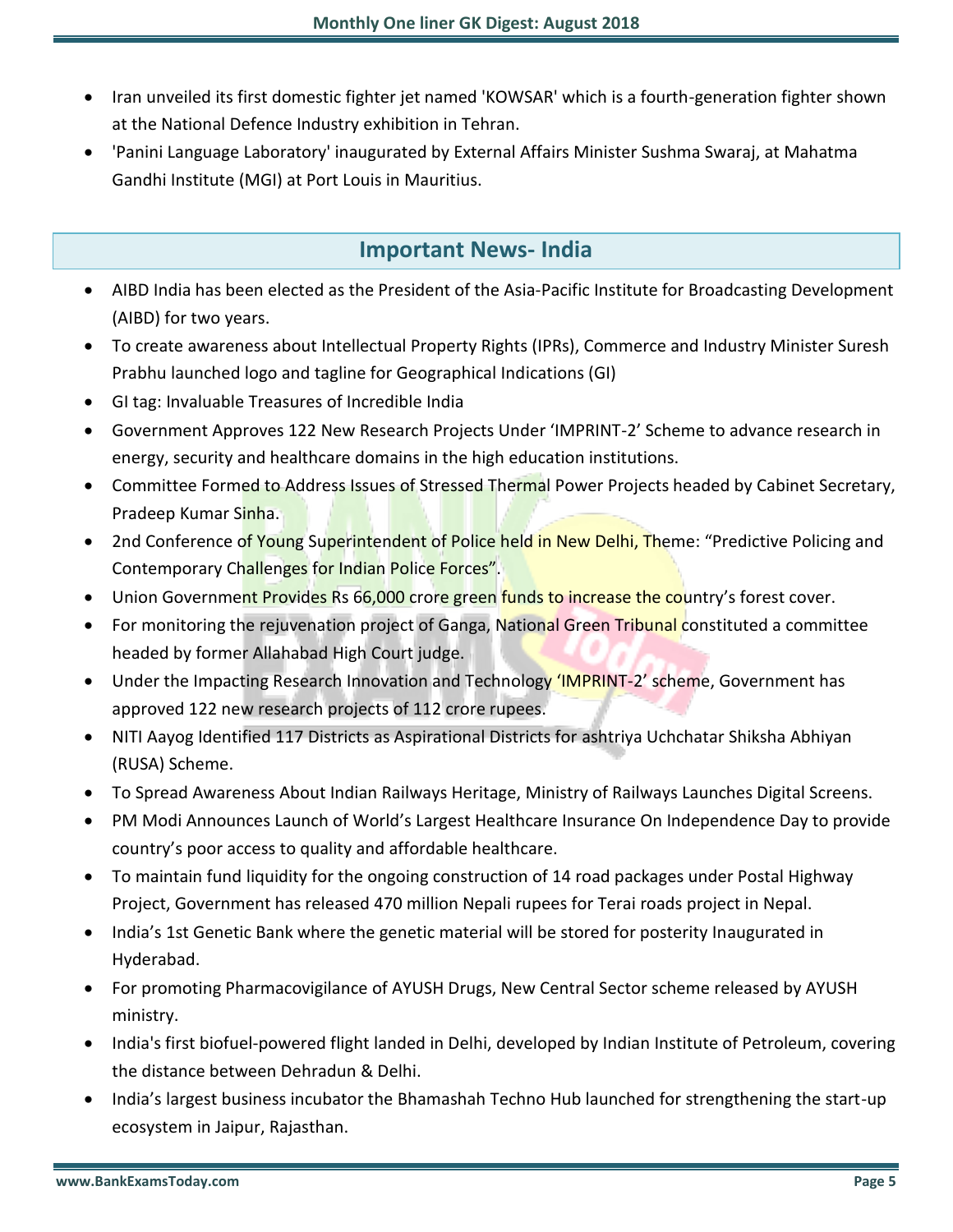- To showcase Buddhist Heritage in India and boost tourism to the Buddhist sites, the International Buddhist Conclave was inaugurated by President Ram Nath Kovind in New Delhi. theme: - 'Buddha Path – The Living Heritage'.
- The Centre unveiled The Draft International Air Connectivity (IAC) scheme, for extending the affordable air travel programme UDAN to international circuits.
- The Food Safety and Standards Authority of India (FSSAI) constituted B Sesikeran Committee to Review Food Labelling Standards.

# **Business, Science and Technology**

- Apple Becomes 1st US-Based Company with Market Value of \$1 Trillion.
- Reliance Beats TCS to Become India's Most Valued Company.
- PayU India and Reliance Money entered strategic partnership to offer instant app-based personal loans, via LazyPay.
- PhonePe and Indian Railway Catering and Tourism Corporation (IRCTC) entered into a partnership to facilitate convenient, fast and secure payments.
- Reliance Industries Ltd (RIL) became the first Indian company to cross Rs 8 trillion market capitalization.
- Digital payments firm Paytm has partnered with Alibaba to launch AI-based cloud computing platform 'Paytm AI Cloud'.

# **Important News- States**

- Chhattisgarh CM Launch Mobile Distribution Scheme 'Mobile Tihar' under Sanchar Kranti Yojna.
- Rs.215 crore project of Meghalaya Milk Mission launched in Shillong to achieve Centre's goal of doubling farmer's income by 2022 through promotion of milk business.
- World's first-ever thermal battery plant was unveiled in Andhra Pradesh Manufactured by the Bharat Energy Storage Technology Private Limited (BEST).

# **Sports News**

- World Junior Squash Championships 2018 was held in Chennai, India.
- British racing driver Lewis Hamilton Wins 6th Hungarian Formula 1 Grand Prix.
- Indian javelin thrower Neeraj Chopra won a gold medal in the Savo Games in Lapinlahti, Finland.
- Dustin Johnson won the 2018 RBC Canadian Open in Canada.
- Ace Indian shuttler Sourabh Verma lifted the Russian Open Badminton trophy at Vladivostok.
- Germany's Mario Gomez Retires from International Football.
- Indian Golfer Gaganjeet Bhullar wins his maiden European Tour title at the Fiji International.